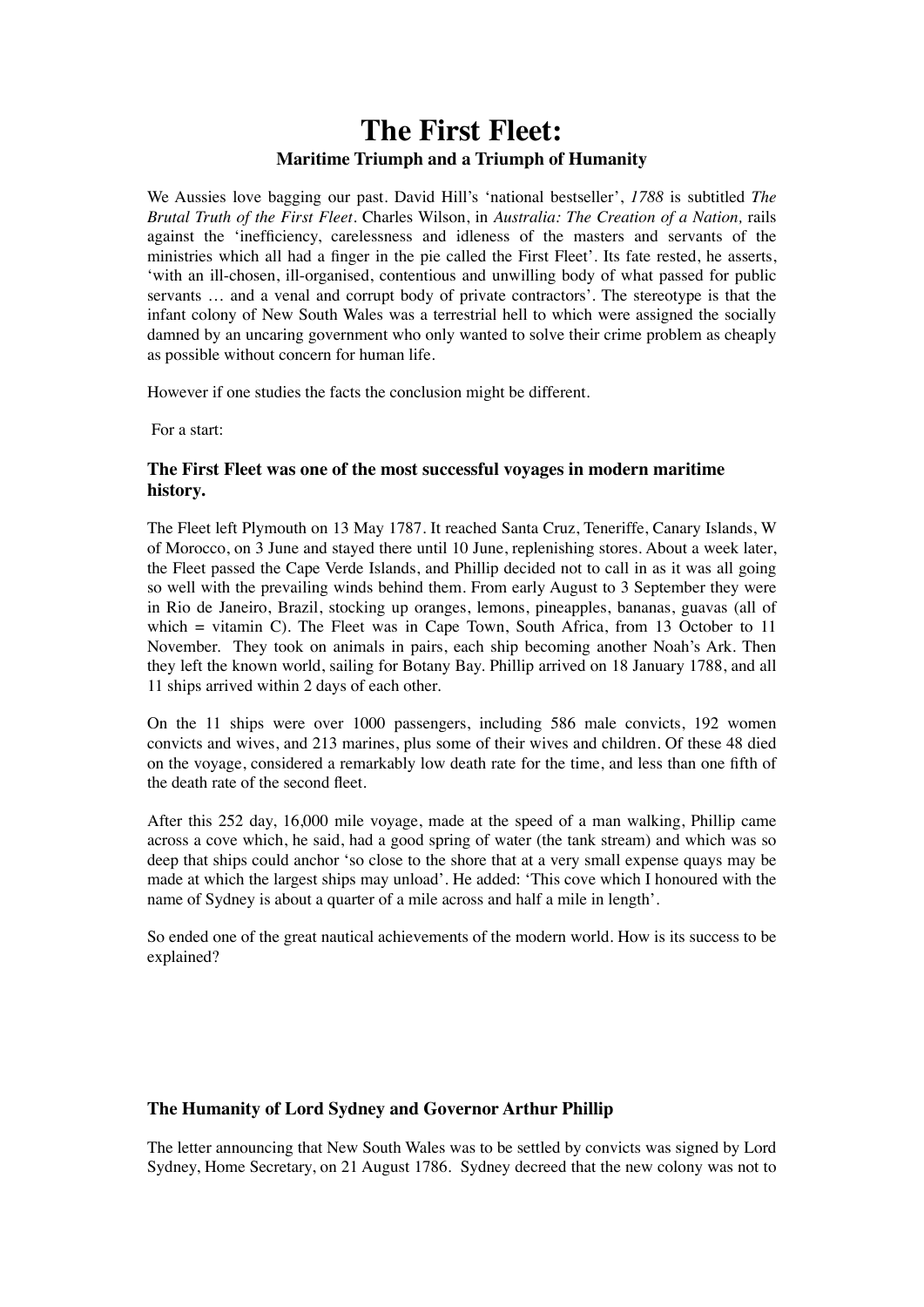be a military prison, but a civil administration, recognising the property rights of convicts. His chosen leader of the enterprise, Arthur Phillip, also laid a humane foundation to the colony with his declaration that 'there can be no slavery in a free land, and consequently no slaves'. His humanity extended to the Aboriginal people: he ordered that there was to be no pay-back when he was himself speared at Manly by an Indigenous warrior. Phillip was himself quite capable of envisioning a great future for the infant colony. He wanted to call it 'New Albion', and a sketch he commissioned in July 1788 incorporating his plans for Sydney Cove, showed wide streets and a church and hospital at the centre of the future town. Phillip was not antichurch as secular historians have suggested.

## **The Long Pedigree of the Humane Foundations to the settlement of Sydney**

The surprisingly humane element in the provisioning of convicts on the First Fleet may be traced directly back through the abolition of the slave trade movement to the Evangelical Revival under John Wesley and George Whitefield. One converted under Whitefield's impassioned preaching was Margaret Gambier who came from a family of Huguenot émigrés.

She transfused her faith into a midshipman, Charles Middleton (1726-1813), whom she married. He became Comptroller of the Navy Board. On Prime Minister William Pitt's instructions, Middleton built up the Royal Navy so that it became stronger than it had ever been in peace time. Pitt considered him 'the best man of business' he knew. Middleton was opposed to all forms of corruption. There was no doubting his contribution to the professionalization of the public service, using religion as his instrument. 'Without religion there can be no public principle', was his stated belief.

As Comptroller, Middleton was responsible for finding the eleven ships of the First Fleet, only one of which was more than six years old, and supervised their fitting out and their equipping with stores and provisions. He was passionate about doing this properly to maximise its chances of success.

Middleton's spiritual guide, apart from his wife, was his minister, the Rev James Ramsay. It was he who started the movement for the abolition of the slave trade. He was known as 'the pioneer abolitionist'. And it was Ramsay (who had been a surgeon) who was responsible for selecting the team of surgeons for the voyage and for establishing medical facilities in the new colony to ensure that the population of the new settlement remained alive and healthy.

The contractor for the First Fleet was William Richards Jr, a friend of Middleton and an evangelical Christian. Far from being 'venal' and 'corrupt', he honoured his contract with the government both in spirit and in the letter. He ensured that convicts and marines on the First Fleet were so well provisioned that they became healthier (heavier anyway) as the voyage proceeded.

He was subsequently engaged to transport 100 convict women on the *Lady Juliana,* and they arrived 'healthier and happier than they had ever been in their lives'.

For the second and third fleets, by contrast, the contractor was Camden, Calvert and King, a firm engaged in the slave trade. They were both disasters: 267 of the 1006 convicts on the second fleet perished, more than five times as many as in the first fleet, and the death rate on the third fleet was twice that of the first fleet.

So William Richards was re-engaged as the contractor for the three ships which arrived in 1792 after the third fleet, when only one life was lost.

#### **The Forces of Humanity at Sydney Cove**